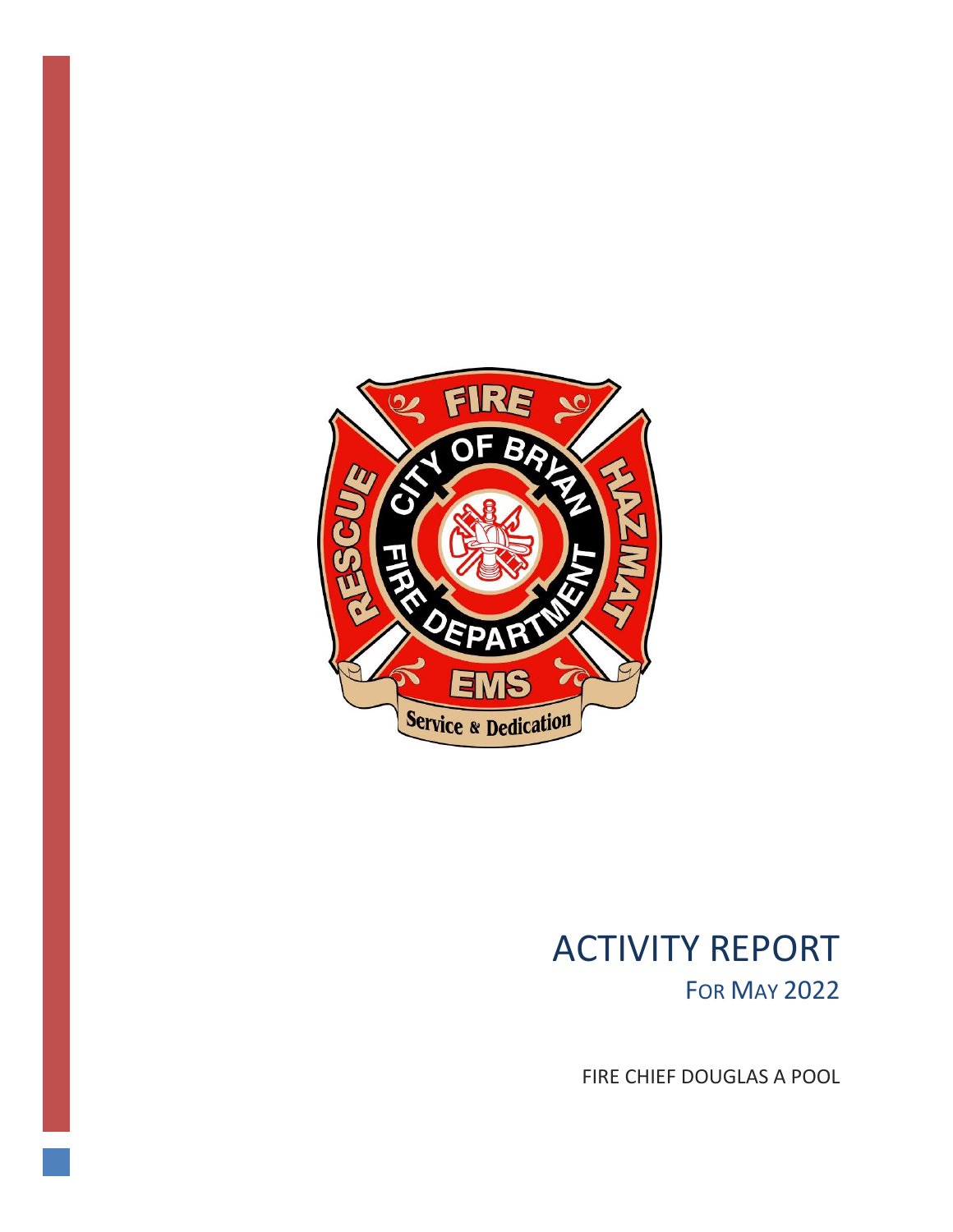#### A Letter from the Chief

Summer is here. It is time for grilling and BBQ. Have a safe summer by following simple safety tips. Keep a 3-foot clear area around the grill. Never add charcoal lighter fluid or other flammables to the fire. For more tips, visit the NFPA Grill Safety Tips at Grilling safety Tips.pdf (nfpa.org).

Summer heat can bring summer storms. Have a plan for severe weather. Be prepared to take shelter in the event of a sudden change in weather. Get a weather forecast before heading out. More from the National Weather Service at [Severe Thunderstorm Safety \(weather.gov\)](https://www.weather.gov/safety/thunderstorm)

With a recent change to Ohio law, consumer grade fireworks will be legal to possess and discharge without a license or permit. This change takes effect on July  $1<sup>st</sup>$ , 2022. Final rules developed by the Ohio State Fire Marshal are under review. Ohio Fire Code will define dates, times and safe distances from buildings and people for legal discharge of consumer grade fireworks. The safest practice is to leave fireworks to the professionals. Enjoy fireworks displays and community events. See you at Day in the Park on June 25<sup>th</sup>. If you are planning to discharge consumer grade fireworks, please follow all laws and safety guidelines. For additional guidance on safe use of fireworks visit NFPA - [Fireworks.](https://www.nfpa.org/Public-Education/Fire-causes-and-risks/Seasonal-fire-causes/Fireworks)

Have a safe and enjoyable summer.

Sincerely,

 $\exists a \& c$ 

Fire Chief Douglas A. Pool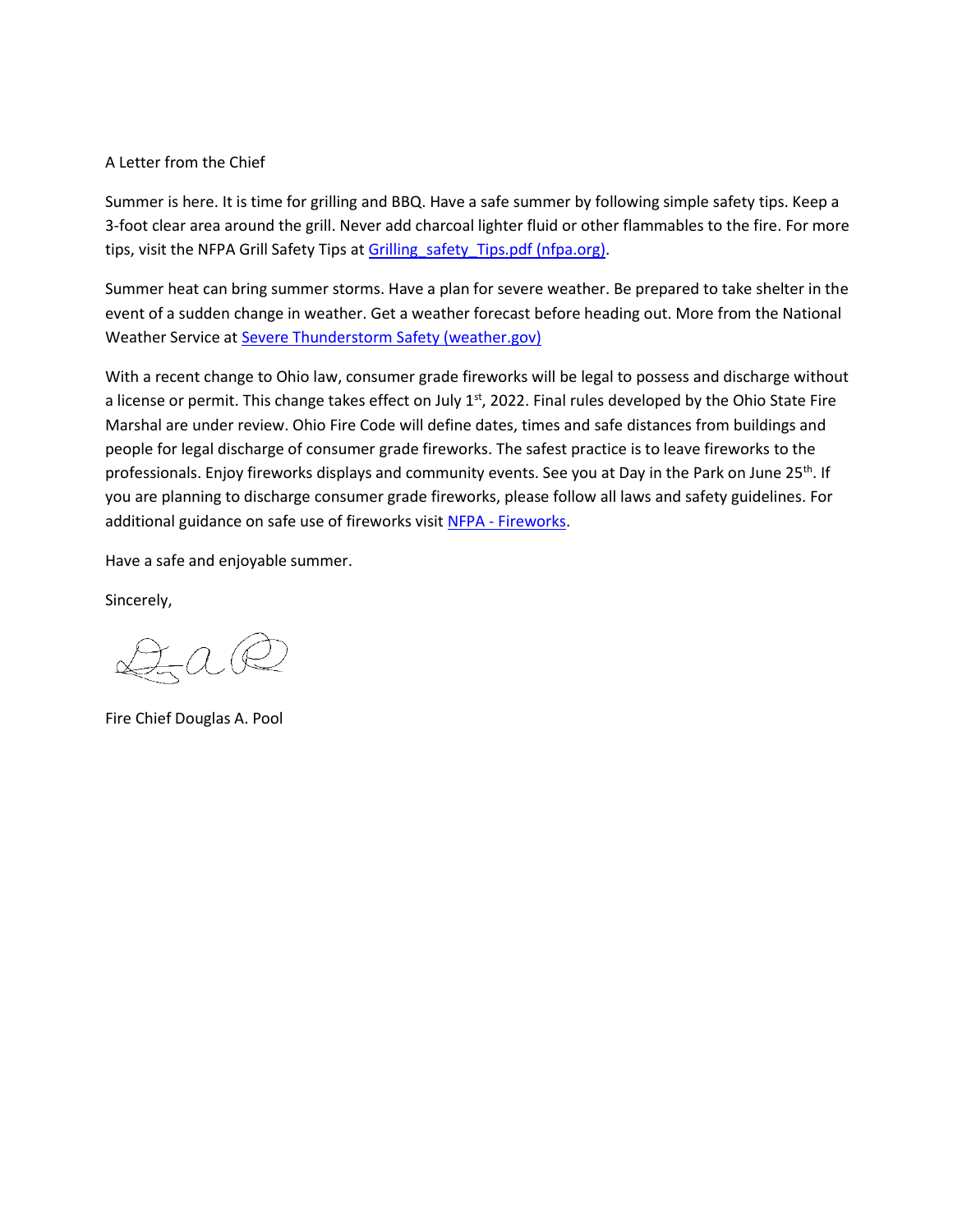Bryan, OH

This report was generated on 6/7/2022 8:08:36 AM



#### **Incident Statistics**

Zone(s): All Zones | Start Date: 05/01/2022 | End Date: 05/31/2022

| <b>INCIDENT COUNT</b>                                                |                              |                                      |                                                                       |               |                                              |  |
|----------------------------------------------------------------------|------------------------------|--------------------------------------|-----------------------------------------------------------------------|---------------|----------------------------------------------|--|
| <b>INCIDENT TYPE</b>                                                 |                              | # INCIDENTS                          |                                                                       |               |                                              |  |
| <b>EMS</b>                                                           |                              | 13                                   |                                                                       |               |                                              |  |
|                                                                      | <b>FIRE</b>                  |                                      |                                                                       | 24            |                                              |  |
| <b>TOTAL</b>                                                         |                              |                                      |                                                                       | 37            |                                              |  |
|                                                                      |                              |                                      | <b>TOTAL TRANSPORTS (N2 and N3)</b>                                   |               |                                              |  |
| <b>APPARATUS</b>                                                     |                              | # of APPARATUS<br><b>TRANSPORTS</b>  | # of PATIENT TRANSPORTS                                               |               | <b>TOTAL # of PATIENT</b><br><b>CONTACTS</b> |  |
| <b>TOTAL</b>                                                         |                              |                                      |                                                                       |               |                                              |  |
| <b>PRE-INCIDENT VALUE</b>                                            |                              |                                      |                                                                       | <b>LOSSES</b> |                                              |  |
| \$10,000.00                                                          |                              |                                      |                                                                       | \$10,000.00   |                                              |  |
|                                                                      |                              | <b>CO CHECKS</b>                     |                                                                       |               |                                              |  |
| 736 - CO detector activation due to malfunction                      |                              |                                      |                                                                       | $\mathbf{1}$  |                                              |  |
| 746 - Carbon monoxide detector activation, no CO                     |                              |                                      |                                                                       | $\mathbf{1}$  |                                              |  |
|                                                                      | <b>TOTAL</b>                 |                                      | $\overline{2}$                                                        |               |                                              |  |
|                                                                      | <b>MUTUAL AID</b>            |                                      |                                                                       |               |                                              |  |
| <b>Aid Type</b>                                                      |                              |                                      | <b>Total</b>                                                          |               |                                              |  |
| <b>Aid Given</b>                                                     |                              |                                      | $\mathbf{1}$                                                          |               |                                              |  |
|                                                                      |                              | <b>OVERLAPPING CALLS</b>             |                                                                       |               |                                              |  |
| # OVERLAPPING                                                        |                              |                                      |                                                                       | % OVERLAPPING |                                              |  |
| $\overline{2}$                                                       |                              | 5.41                                 |                                                                       |               |                                              |  |
|                                                                      |                              |                                      | <b>LIGHTS AND SIREN - AVERAGE RESPONSE TIME (Dispatch to Arrival)</b> |               |                                              |  |
| <b>Station</b>                                                       |                              |                                      | <b>EMS</b>                                                            |               | <b>FIRE</b>                                  |  |
| <b>Bryan Fire Department</b>                                         |                              |                                      | 0:06:09                                                               |               | 0:08:32                                      |  |
|                                                                      | <b>AVERAGE FOR ALL CALLS</b> |                                      |                                                                       |               | 0:06:02                                      |  |
| <b>LIGHTS AND SIREN - AVERAGE TURNOUT TIME (Dispatch to Enroute)</b> |                              |                                      |                                                                       |               |                                              |  |
| <b>Station</b>                                                       |                              | <b>EMS</b>                           |                                                                       |               | <b>FIRE</b>                                  |  |
| <b>Bryan Fire Department</b>                                         |                              |                                      | 0:02:49                                                               |               | 0:01:46                                      |  |
| <b>AVERAGE FOR ALL CALLS</b>                                         |                              |                                      | 0:02:15                                                               |               |                                              |  |
| <b>AGENCY</b>                                                        |                              | <b>AVERAGE TIME ON SCENE (MM:SS)</b> |                                                                       |               |                                              |  |
| <b>Bryan Fire Department</b>                                         |                              | 32:41                                |                                                                       |               |                                              |  |

Only Reviewed Incidents included. EMS for Incident counts includes only 300 to 399 Incident Types. All other incident types are counted as FIRE. CO Checks only includes Incident Types: 424, 736 and 734. # Apparatus Transports = # of incidents where apparatus transported. # Patient Transports = All patients transported by EMS. # Patient Contacts = # of PCR contacted by apparatus. This report now returns both NEMSIS 2 & 3 data as appropriate. For overlapping calls that span over multiple days, total per month will not equal Total count for year.



Doc Id: 1645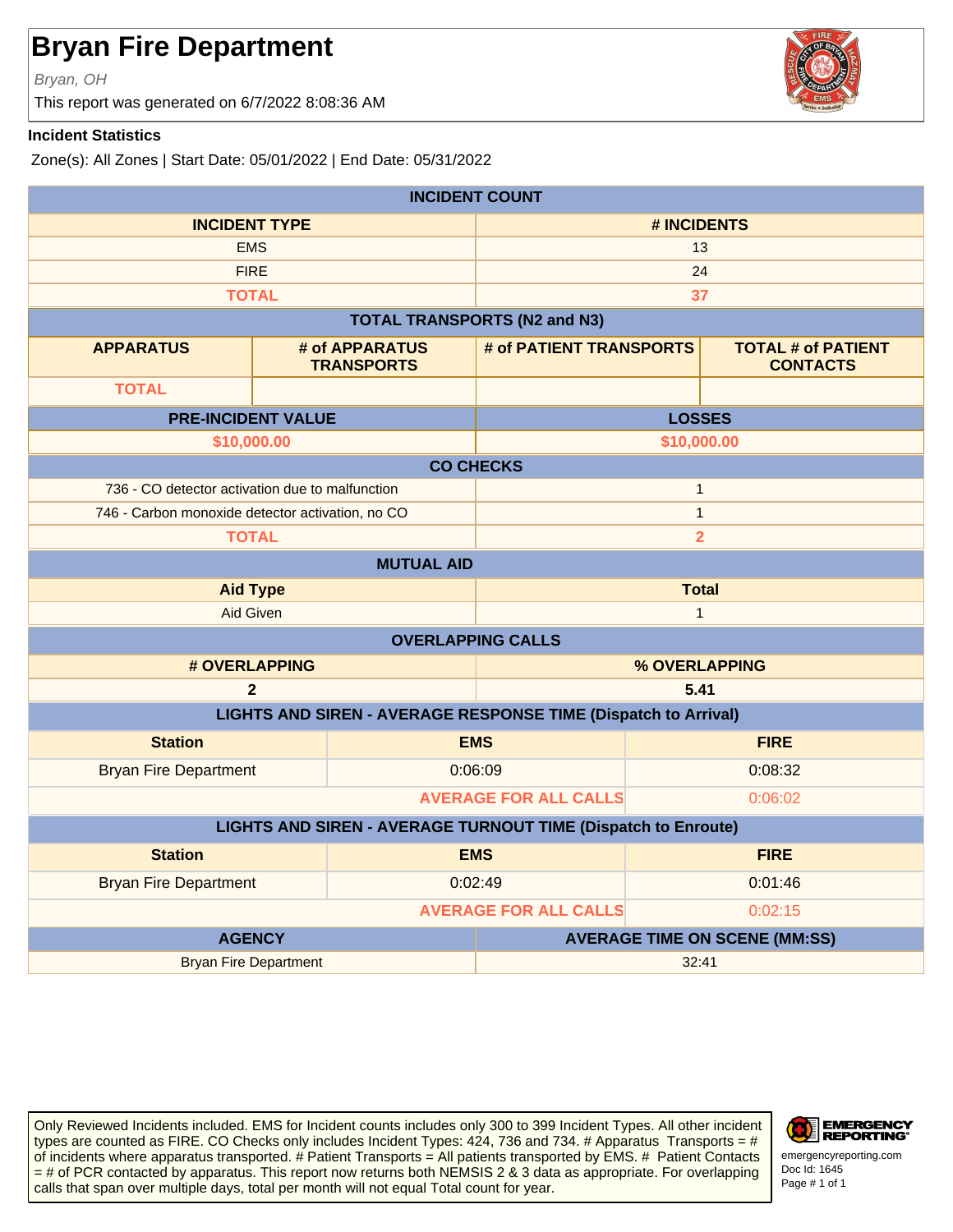Bryan, OH

This report was generated on 6/7/2022 8:06:59 AM



#### **Incident Count per Zone for Date Range**

Start Date: 05/01/2022 | End Date: 05/31/2022



| <b>ZONE</b>               | # INCIDENTS |
|---------------------------|-------------|
| Center - Center Twp       | 5           |
| City - Bryan              | 18          |
| Jefferson - Jefferson Twp |             |
| MA - Mutual Aid           |             |
| Pulaski - Pulaski Twp     | 12          |
| <b>TOTAL:</b>             | 37          |

Zone information is defined on the Basic Info 3 screen of an incident. Only REVIEWED incidents included. Archived Zones cannot be unarchived.



Doc Id: 270 emergencyreporting.com Page # 1 of 1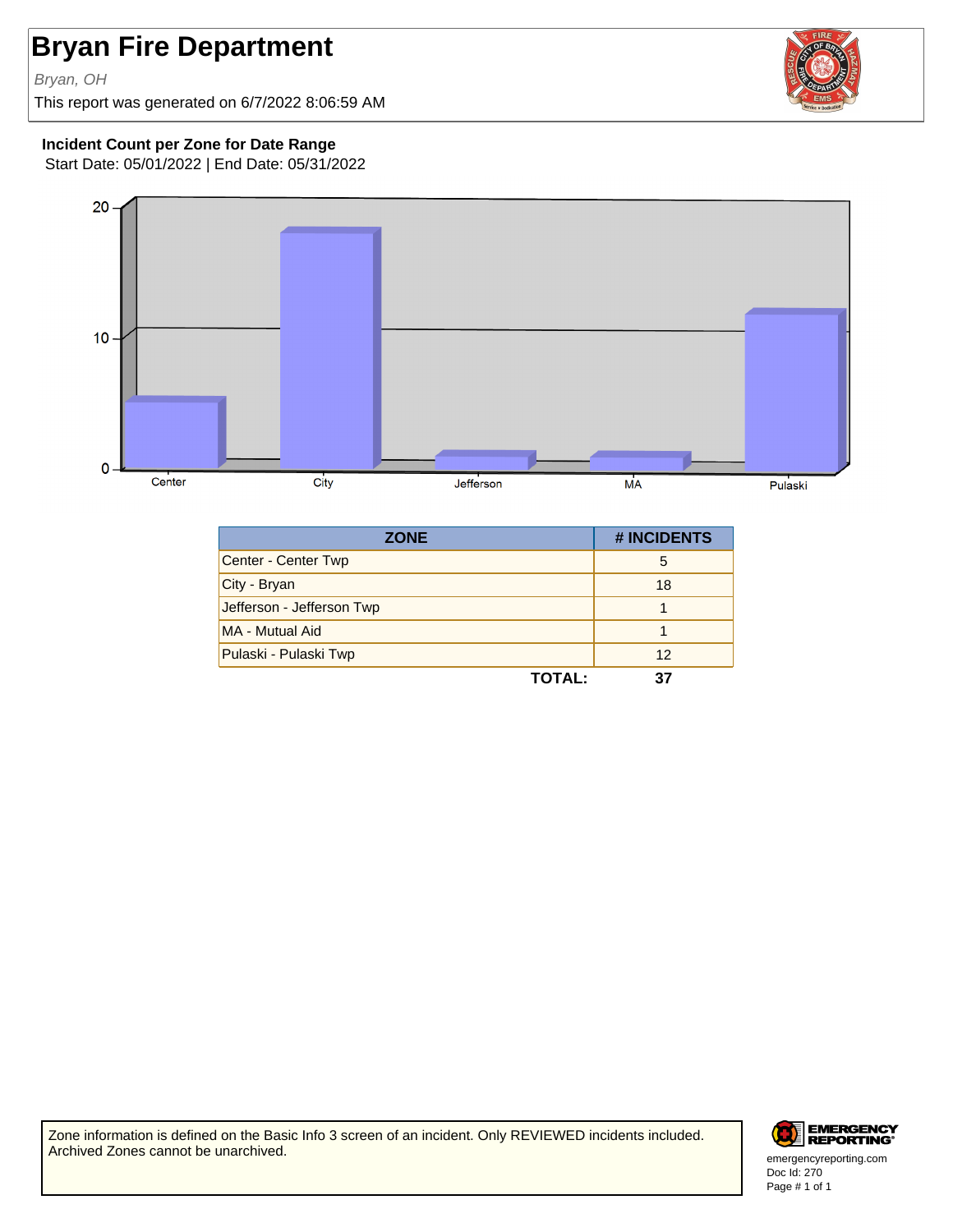Bryan, OH

This report was generated on 6/7/2022 8:10:35 AM



Response Mode: Lights and Sirens | Start Date: 05/01/2022 | End Date: 05/31/2022



| <b>Zone</b>       | <b>AVERAGE RESPONSE TIME (in minutes)</b> |  |
|-------------------|-------------------------------------------|--|
| <b>Mutual Aid</b> | 19.30                                     |  |
| Pulaski Twp       | 7.21                                      |  |
| <b>Bryan</b>      | 5.48                                      |  |
| Center Twp        | 3.23                                      |  |

Only REVIEWED incidents included.Response Time is Dispatched to Arrived. Includes all apparatus with arrival times. Excludes "Cancelled" apparatus.



Doc Id: 342 emergencyreporting.com Page # 1 of 1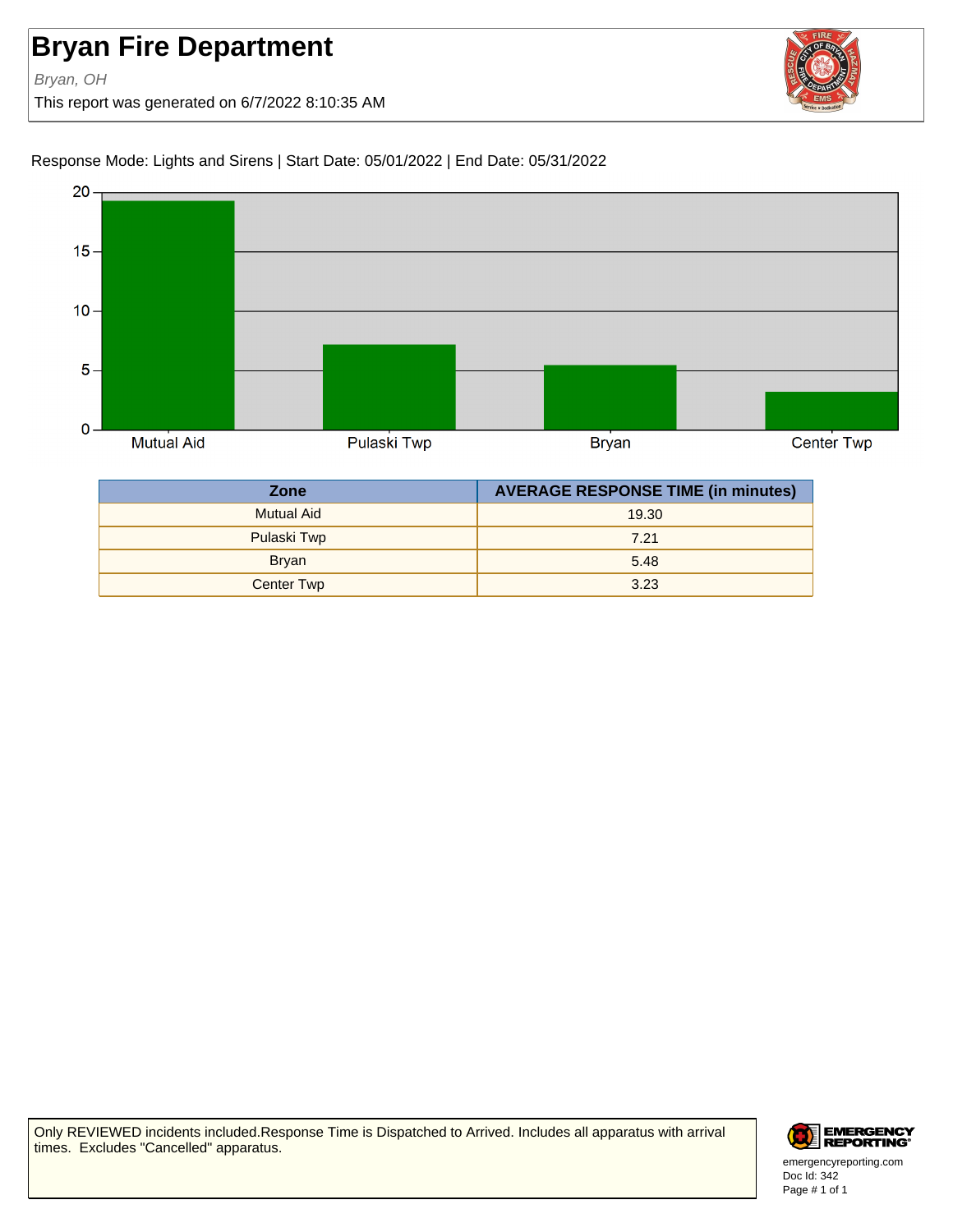Bryan, OH

This report was generated on 6/7/2022 8:07:22 AM



#### **Breakdown by Major Incident Types for Date Range**

Zone(s): All Zones | Start Date: 05/01/2022 | End Date: 05/31/2022



| <b>MAJOR INCIDENT TYPE</b>                    | # INCIDENTS   | % of TOTAL |
|-----------------------------------------------|---------------|------------|
| <b>Fires</b>                                  | $\mathcal{P}$ | 5.41%      |
| <b>Rescue &amp; Emergency Medical Service</b> | 13            | 35.14%     |
| Hazardous Condition (No Fire)                 | 6             | 16.22%     |
| Service Call                                  | 1             | 2.7%       |
| Good Intent Call                              | 7             | 18.92%     |
| False Alarm & False Call                      | 7             | 18.92%     |
| <b>Special Incident Type</b>                  |               | 2.7%       |
| ΤΩΤΑΙ                                         | 37            | 100%       |

Only REVIEWED and/or LOCKED IMPORTED incidents are included. Summary results for a major incident type are not displayed if the count is zero.



Doc Id: 553 emergencyreporting.com Page # 1 of 2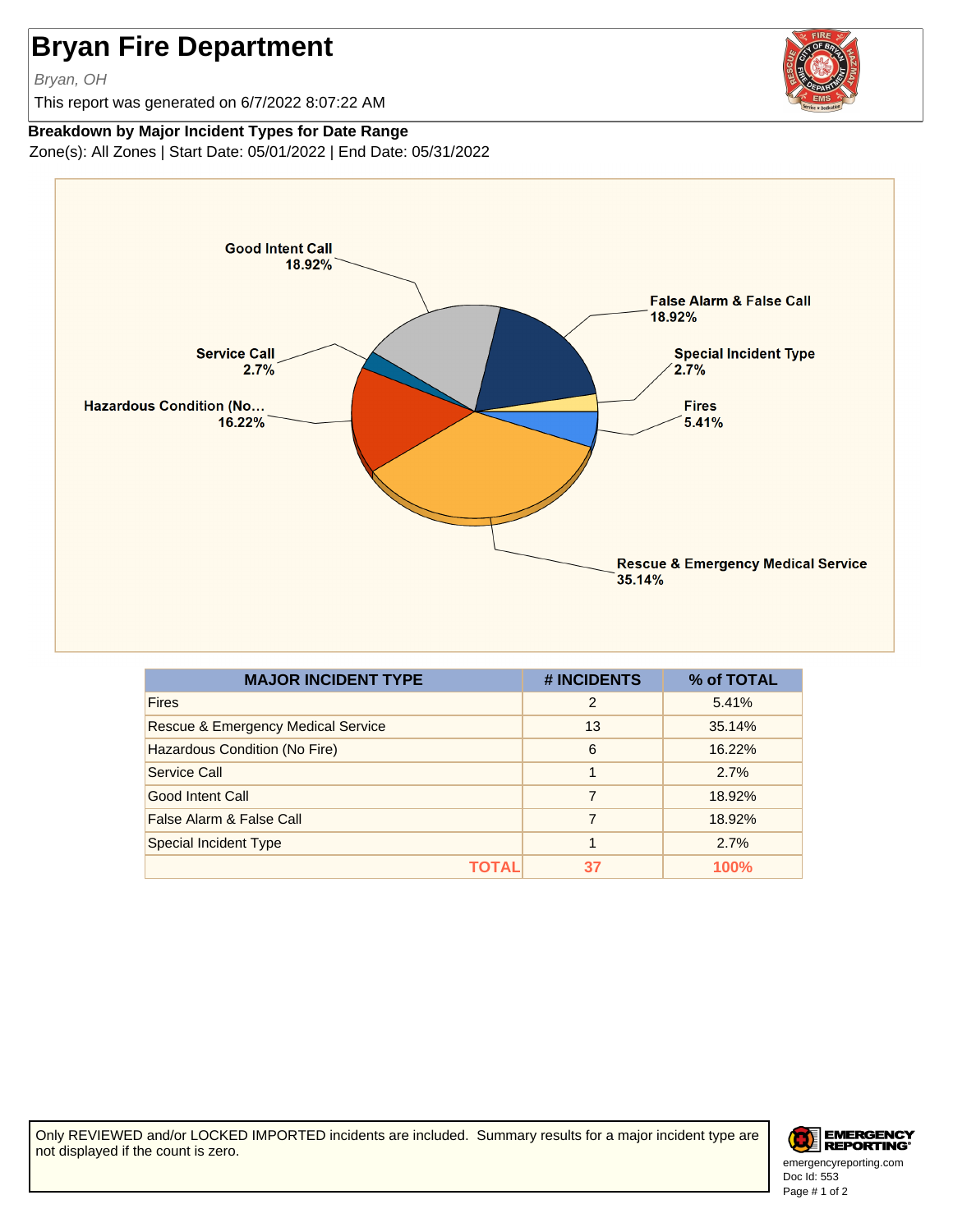| <b>Detailed Breakdown by Incident Type</b>               |             |             |  |  |  |
|----------------------------------------------------------|-------------|-------------|--|--|--|
| <b>INCIDENT TYPE</b>                                     | # INCIDENTS | % of TOTAL  |  |  |  |
| 131 - Passenger vehicle fire                             |             | 2.7%        |  |  |  |
| 151 - Outside rubbish, trash or waste fire               |             | 2.7%        |  |  |  |
| 311 - Medical assist, assist EMS crew                    | 6           | 16.22%      |  |  |  |
| 321 - EMS call, excluding vehicle accident with injury   |             | 2.7%        |  |  |  |
| 322 - Motor vehicle accident with injuries               | 3           | 8.11%       |  |  |  |
| 324 - Motor vehicle accident with no injuries.           | 3           | 8.11%       |  |  |  |
| 412 - Gas leak (natural gas or LPG)                      |             | 2.7%        |  |  |  |
| 413 - Oil or other combustible liquid spill              |             | 2.7%        |  |  |  |
| 422 - Chemical spill or leak                             | 2           | 5.41%       |  |  |  |
| 423 - Refrigeration leak                                 |             | 2.7%        |  |  |  |
| 444 - Power line down                                    |             | 2.7%        |  |  |  |
| 531 - Smoke or odor removal                              |             | 2.7%        |  |  |  |
| 611 - Dispatched & cancelled en route                    | 4           | 10.81%      |  |  |  |
| 622 - No incident found on arrival at dispatch address   | 3           | 8.11%       |  |  |  |
| 732 - Extinguishing system activation due to malfunction |             | 2.7%        |  |  |  |
| 733 - Smoke detector activation due to malfunction       | 3           | 8.11%       |  |  |  |
| 736 - CO detector activation due to malfunction          |             | 2.7%        |  |  |  |
| 741 - Sprinkler activation, no fire - unintentional      |             | 2.7%        |  |  |  |
| 746 - Carbon monoxide detector activation, no CO         |             | 2.7%        |  |  |  |
| 911 - Citizen complaint                                  |             | 2.7%        |  |  |  |
| <b>TOTAL INCIDENTS:</b>                                  | 37          | <b>100%</b> |  |  |  |



Doc Id: 553 emergencyreporting.com Page # 2 of 2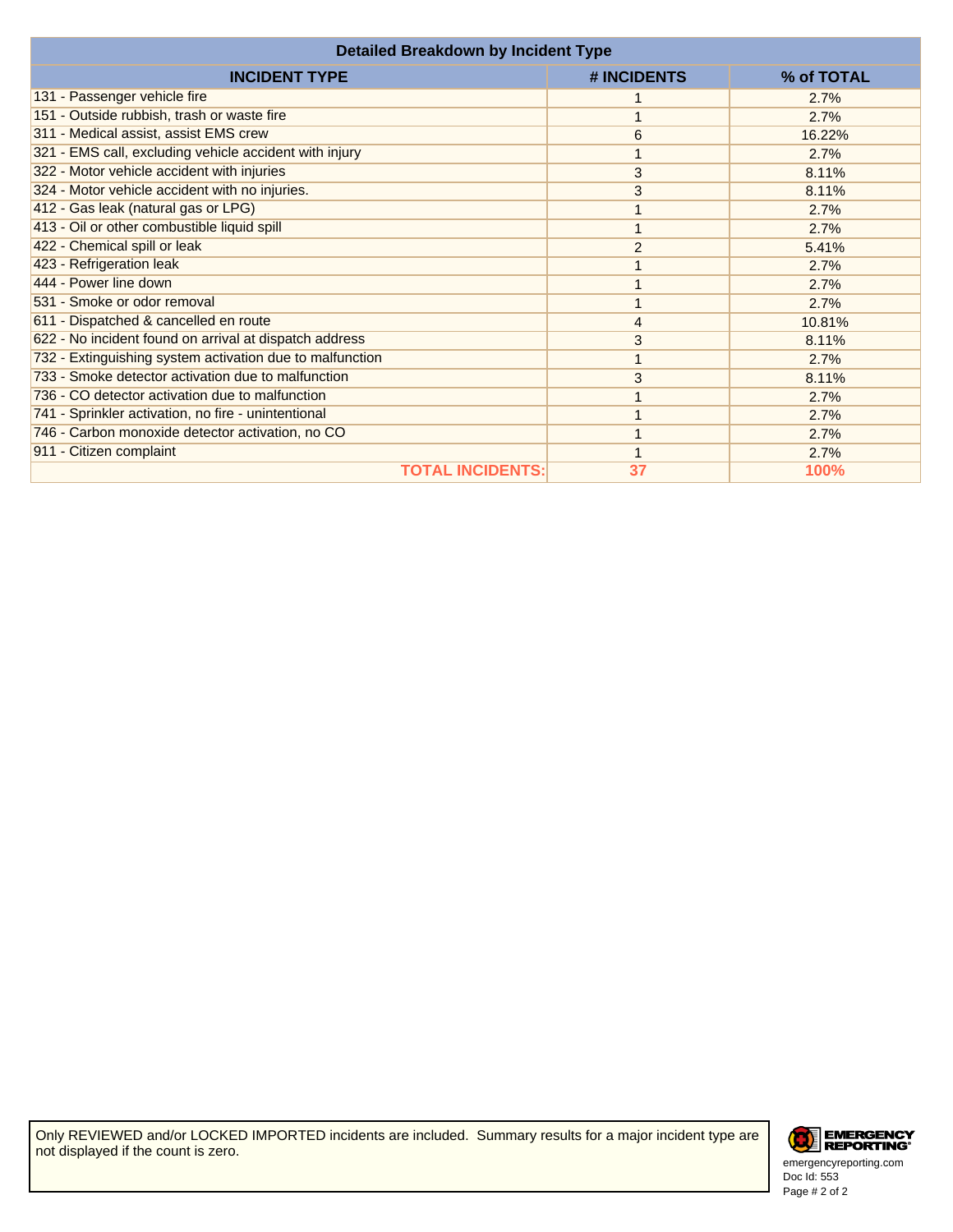#### Bryan, OH

This report was generated on 6/7/2022 8:04:47 AM



#### **Incidents by Shift for Date Range**

Start Date: 05/01/2022 | End Date: 05/31/2022



**TOTAL: 37**

Shift D 7

Incidents with multiple EXPOSURES, with distinct stations, may create a slight difference between the report total and total number of actual incidents for the DATE RANGE provided. The totals reflect the # INCIDENTS each STATION was assigned. Only REVIEWED incidents included.



Doc Id: 27 emergencyreporting.com Page # 1 of 1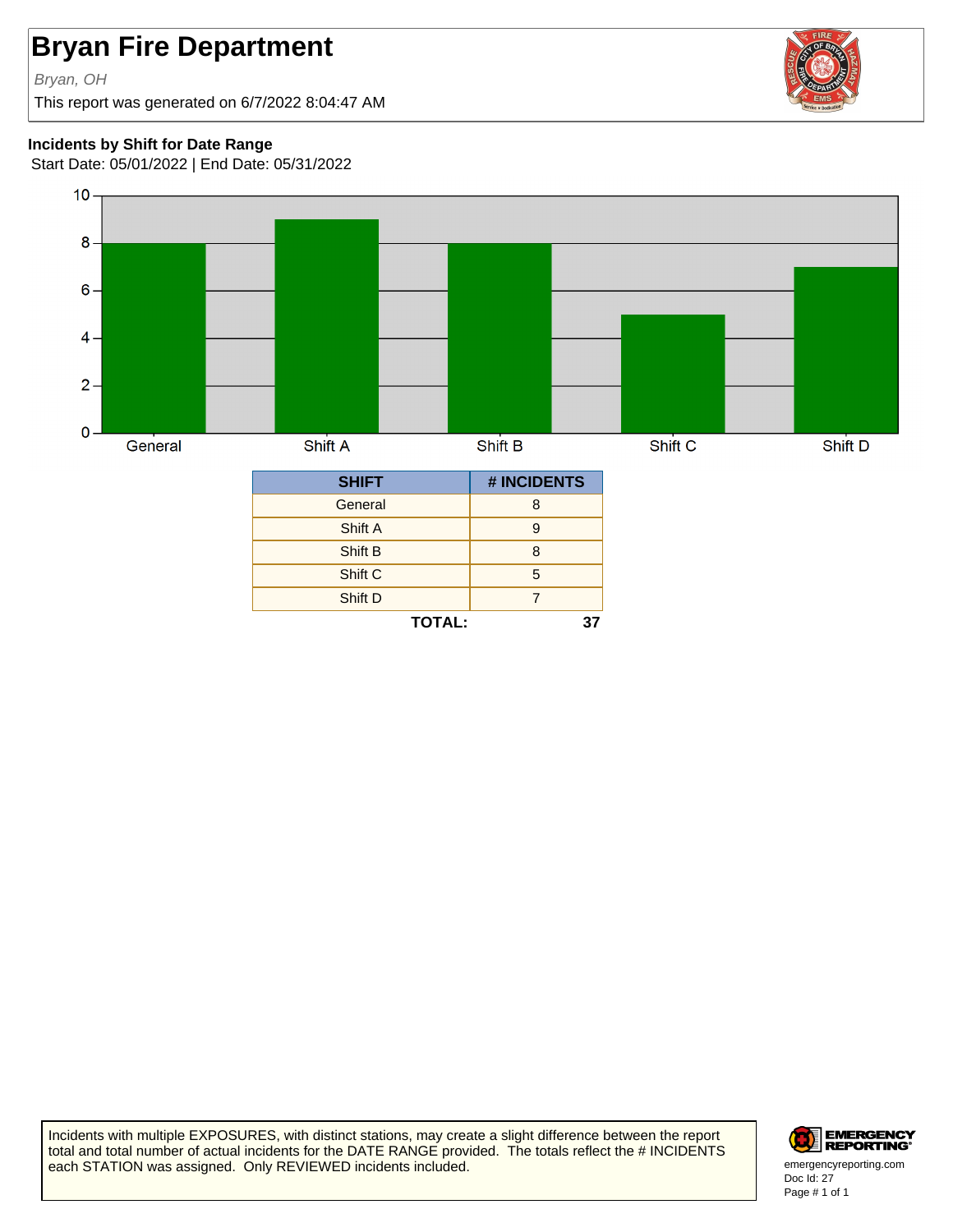Bryan, OH

This report was generated on 6/7/2022 8:11:27 AM



#### **Average Turnout Time per Shift for Date Range**

Start Date: 05/01/2022 | End Date: 05/31/2022



| <b>SHIFT</b> | <b>AVERAGE TURNOUT TIME</b><br>as MM:SS<br>(Dispatch to Enroute) |
|--------------|------------------------------------------------------------------|
| General      | 2:35                                                             |
| Shift A      | 2:02                                                             |
| Shift B      | 4:12                                                             |
| Shift C      | 1:20                                                             |
| Shift D      | 2:21                                                             |

Committed time (minutes) is the difference between the DISPATCH and ENROUTE time of Basic Info 4. Only REVIEWED incidents included.

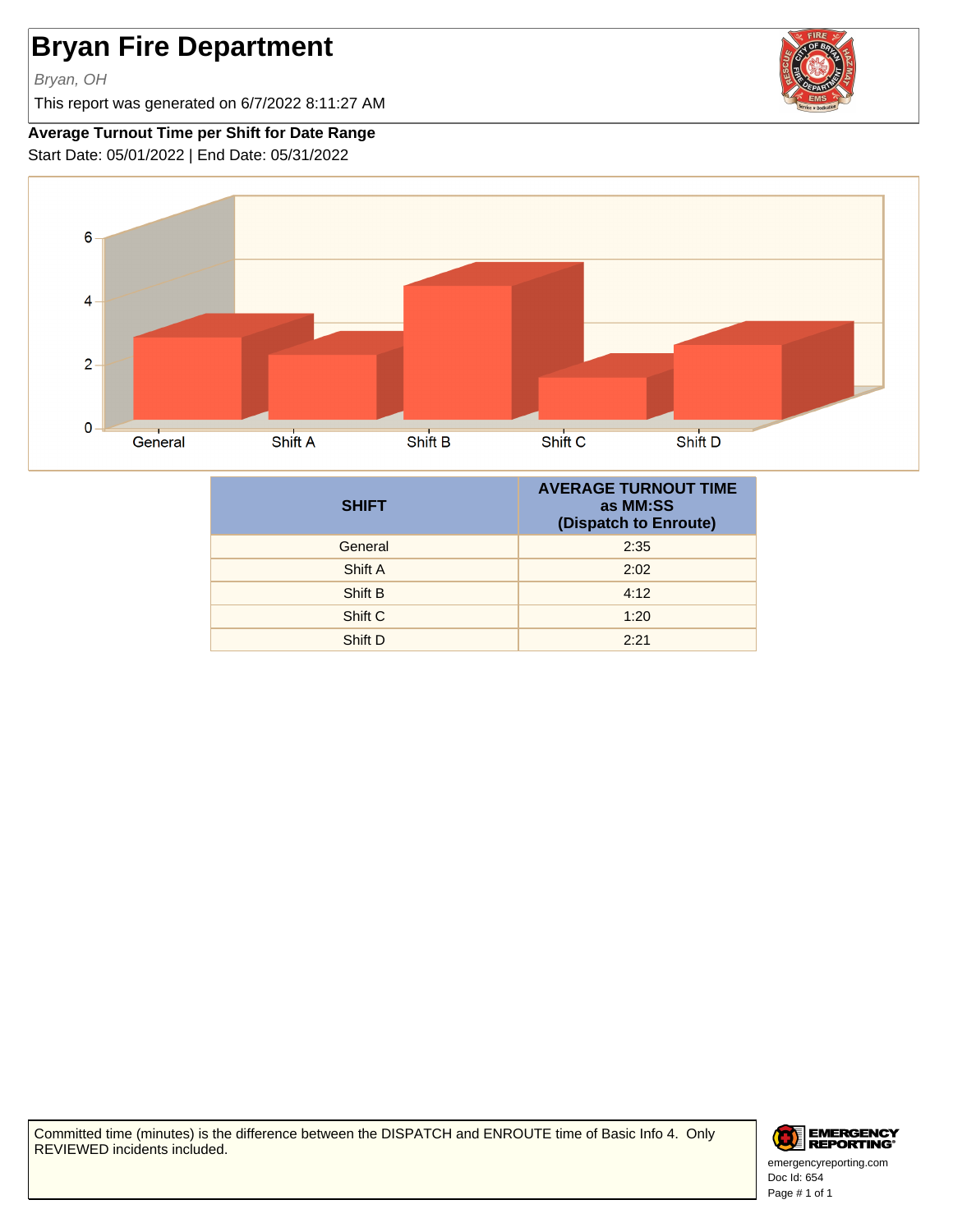Bryan, OH

This report was generated on 6/7/2022 8:09:41 AM

#### **Average Response Time per Shift for Response Mode for Date Range**

Response Mode to Scene: Lights and Sirens | Start Date: 05/01/2022 | End Date: 05/31/2022



| <b>SHIFT</b> | <b>AVERAGE RESPONSE TIME in minutes</b><br>(Dispatch to Arrived) |
|--------------|------------------------------------------------------------------|
| General      | 9.68                                                             |
| Shift A      | 4.50                                                             |
| Shift B      | 6.50                                                             |
| Shift C      | 4.62                                                             |
| Shift D      | 5.00                                                             |

Average Response Time calculated from DISPATCH and ARRIVED times. Only REVIEWED Incidents are included.



Doc Id: 52 emergencyreporting.com Page # 1 of 1

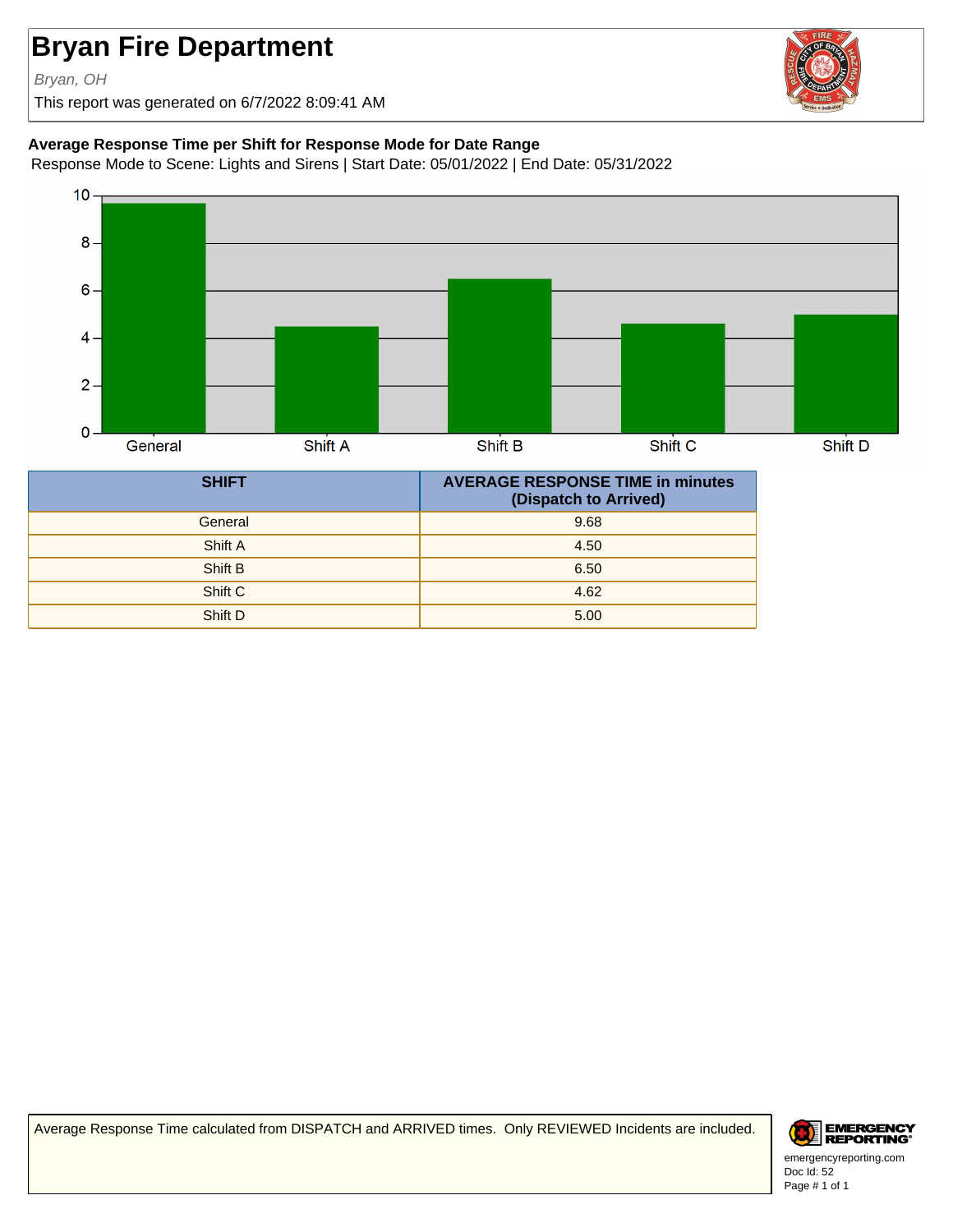#### Bryan, OH

This report was generated on 6/7/2022 8:05:52 AM



#### **Incidents by Hour for Date Range**

Start Date: 05/01/2022 | End Date: 05/31/2022



| <b>HOUR</b>     | # of CALLS     |
|-----------------|----------------|
| $00:00 - 00:59$ | $\overline{c}$ |
| $01:00 - 01:59$ | 1              |
| $06:00 - 06:59$ | 1              |
| $07:00 - 07:59$ | $\overline{7}$ |
| $08:00 - 08:59$ | $\overline{2}$ |
| 10:00 - 10:59   | $\overline{2}$ |
| 11:00 - 11:59   | 1              |
| 12:00 - 12:59   | 5              |
| 13:00 - 13:59   | $\overline{2}$ |
| 14:00 - 14:59   | $\mathbf{1}$   |
| 15:00 - 15:59   | 3              |
| 16:00 - 16:59   | $\mathbf{1}$   |
| 17:00 - 17:59   | 1              |
| 18:00 - 18:59   | $\overline{2}$ |
| 19:00 - 19:59   | $\overline{2}$ |
| 20:00 - 20:59   | 1              |
| 23:00 - 23:59   | 3              |

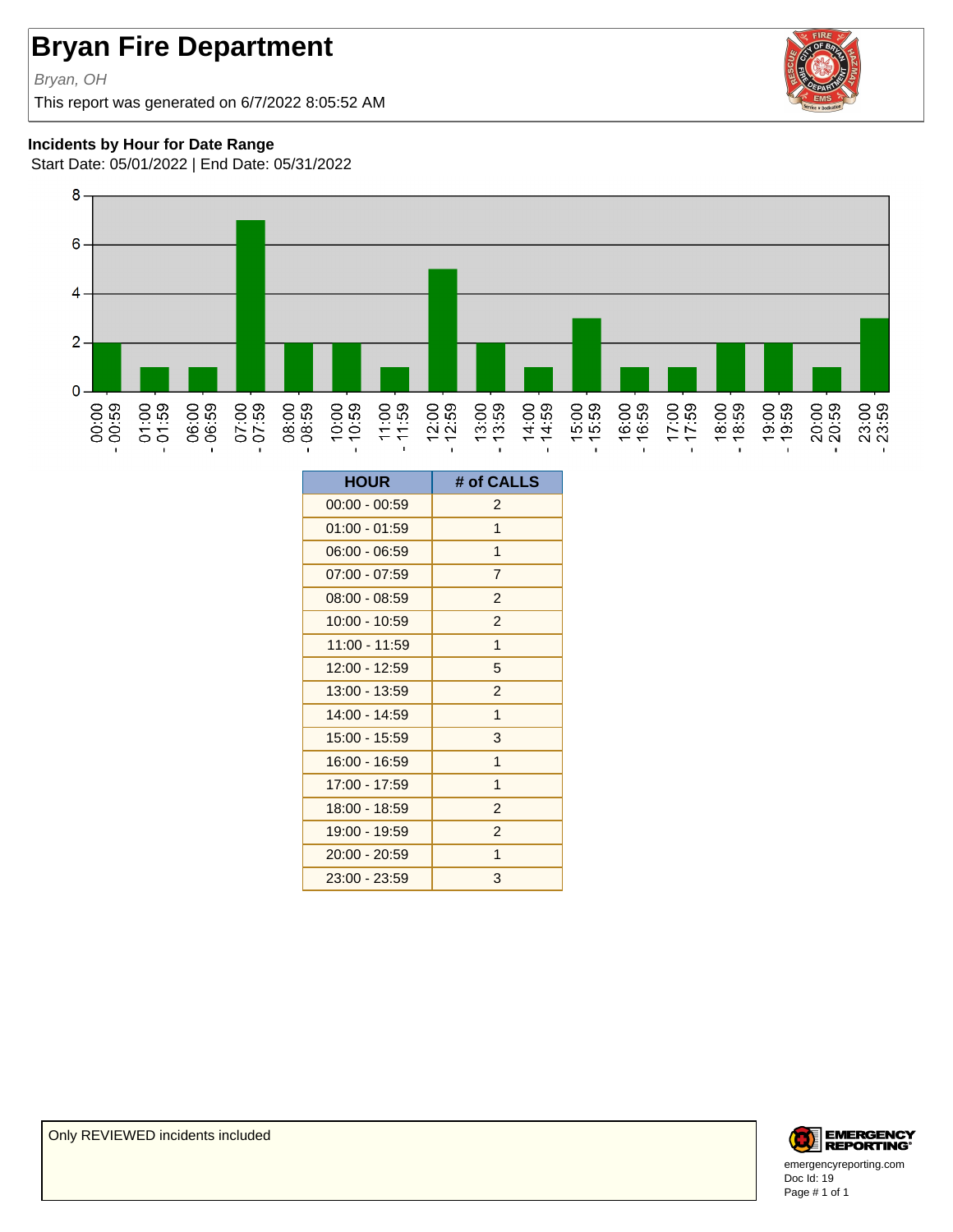Bryan, OH

This report was generated on 6/7/2022 8:06:36 AM



#### **Incidents by Day of the Week for Date Range**

Start Incident Type: 100 | End Incident Type: 911 | Start Date: 05/01/2022 | End Date: 05/31/2022



| <b>DAY OF THE WEEK</b> | # INCIDENTS |
|------------------------|-------------|
| Sunday                 | $\sim$      |
| Monday                 | 4           |
| Tuesday                | 6           |
| Wednesday              | 5           |
| Thursday               | 5           |
| Friday                 | 6           |
| Saturday               |             |
|                        |             |

**TOTAL 37**



Doc Id: 1284 emergencyreporting.com Page # 1 of 1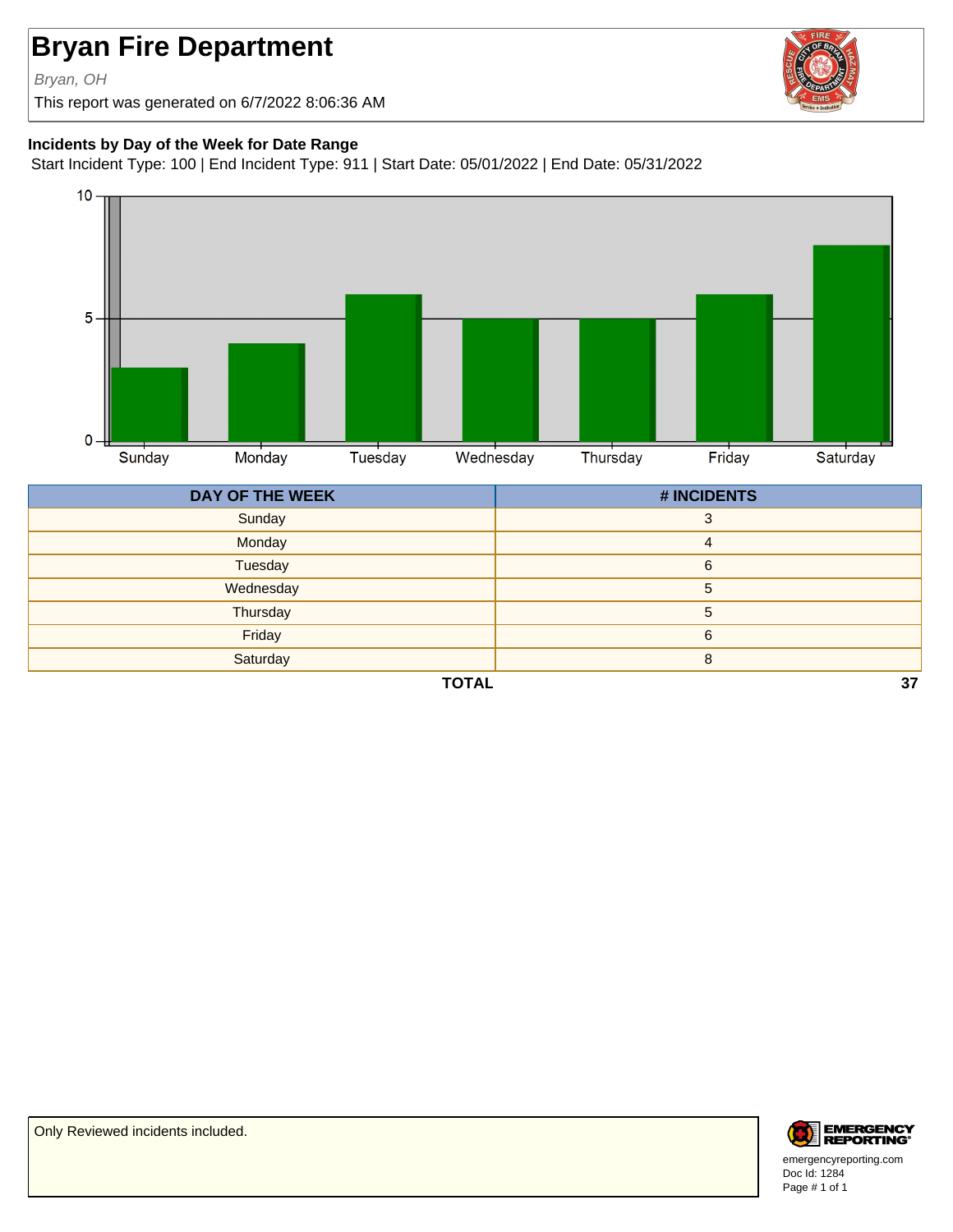Bryan, OH

This report was generated on 6/7/2022 8:08:01 AM

#### **Count of Occupancies Inspected per Category Type and Subcategory per Inspection Type for Date Range** Start Date: 05/01/2022 | End Date: 05/31/2022

| <b>OCCUPANCY CATEGORY - SUBCATEGORY</b>                   | <b>COUNT</b>   |
|-----------------------------------------------------------|----------------|
| <b>Assembly Group A</b>                                   |                |
| A <sub>2</sub> Food and Drink                             |                |
| Annual                                                    | $\mathbf{1}$   |
| Fire Protection \ Alarm System Test                       | $\mathbf{1}$   |
| Total Number of Inspections per Category:                 | $\overline{2}$ |
| <b>Business Group B</b>                                   |                |
| <b>Clinic-outpatient</b>                                  |                |
| Annual                                                    | $\mathbf{1}$   |
| <b>Professional Services</b>                              |                |
| Annual                                                    | $\overline{2}$ |
| <b>Total Number of Inspections per Category:</b>          | 3              |
| <b>Factory Industrial Group F</b>                         |                |
| F <sub>2</sub> Low-hazard                                 |                |
| Fire Protection \ Alarm System Test                       | $\mathbf{1}$   |
| <b>Total Number of Inspections per Category:</b>          | 1              |
| <b>Residential Group R</b>                                |                |
| R3 Residential Houses (Daycare with less than 5 Children) |                |
| Annual                                                    | $\mathbf{1}$   |
| <b>Total Number of Inspections per Category:</b>          | 1              |





Doc Id: 1752 emergencyreporting.com Page # 1 of 1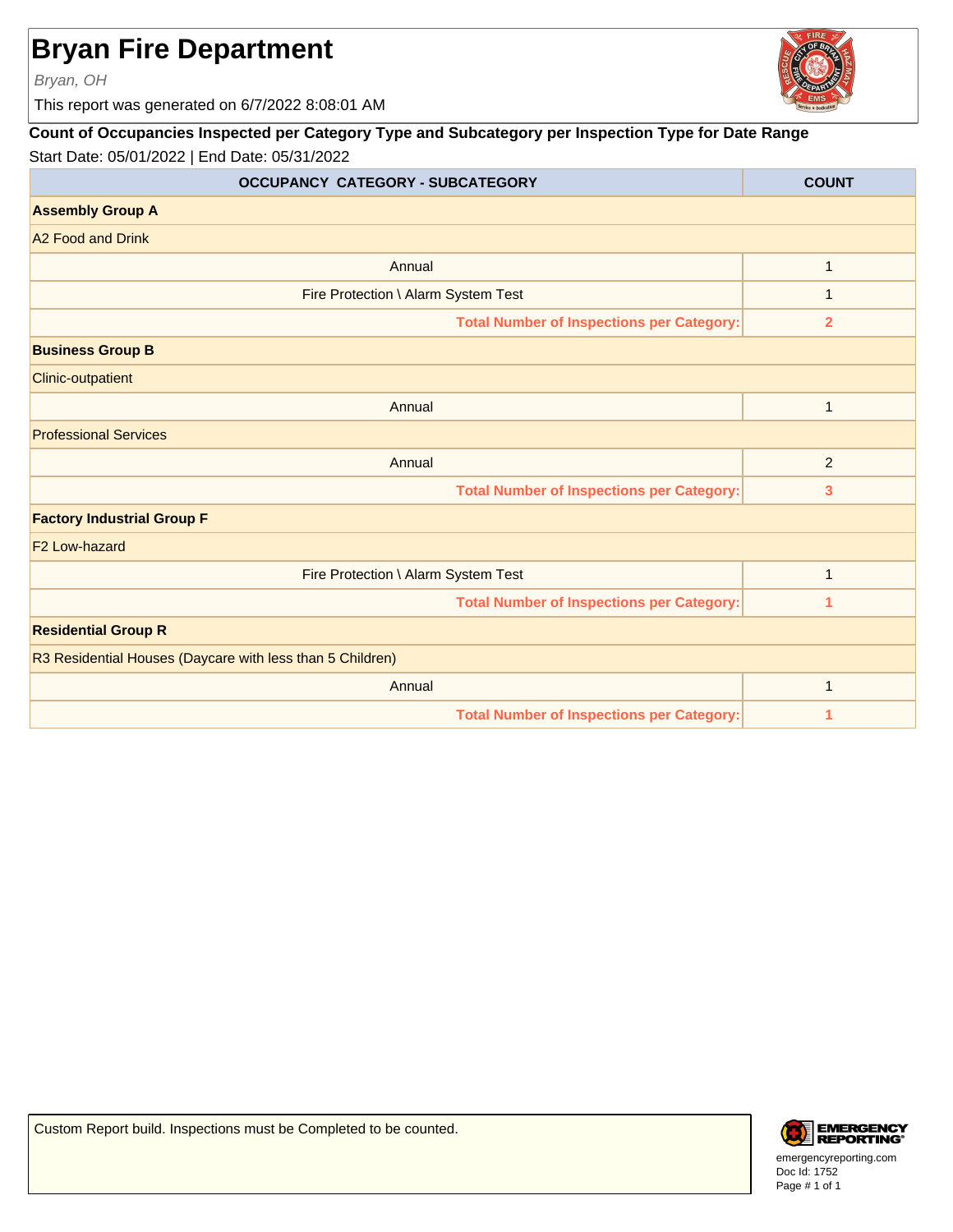#### Bryan, OH

This report was generated on 6/7/2022 8:09:09 AM



#### **Non-Personnel Attendance per Event Type for Date Range**

Event Categories: All Event Categories | Event Type(s): All Event Types | Start Date: 05/01/2022 | End Date: 05/31/2022

| <b>EVENT TYPE</b>   | <b>DATE</b> | <b>EVENT NAME</b>   | <b>CATEGORY</b>                     | <b>ATTENDING NON-</b><br><b>PERSONNEL</b>    | <b>TOTAL</b> |
|---------------------|-------------|---------------------|-------------------------------------|----------------------------------------------|--------------|
| <b>Station Tour</b> |             |                     |                                     |                                              |              |
|                     | 05/11/2022  | <b>Station Tour</b> | <b>Public Relations / Education</b> |                                              |              |
|                     |             |                     |                                     | Children                                     | 27           |
|                     |             |                     |                                     | Adult                                        | 4            |
|                     |             |                     |                                     | <b>Total Non-Personnel for Station Tour:</b> | 31           |
|                     |             |                     |                                     | <b>Grand Non-Personnel Total:</b>            | 31           |

Only LOCKED Events Included. If an event does not have any Non-Personnel in attendance, then it will not be included on this report.